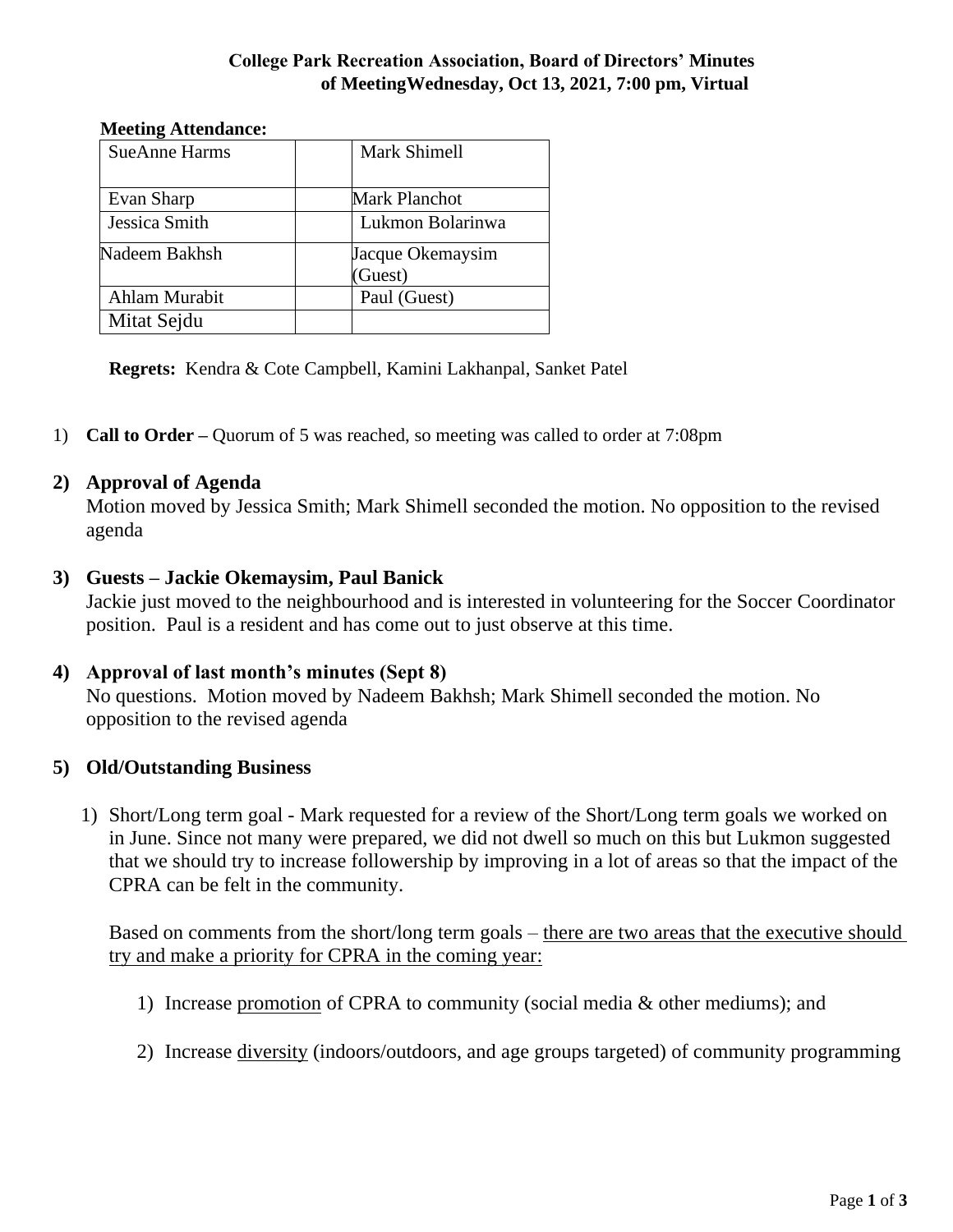Based on these two priorities – Mark Planchot and Lukmon Bolarinwa will work with the following subcommittees:

Lukmon – work with Jessica & Mitat on *social media development* Mark – will work with SueAnne, Ahlam & Nadeem regarding *community programs*

2) Newsletter discussion – follow-up discussion on the newspaper

The following topic was discussed, however, final decision on changes would be made at the November meeting when a review can take place and a motion made.

Currently, the overall expense for the newsletter is approximately \$700 per year (this is for 2 newsletters; and is the overall expense to the CPRA after the ad revenue (of approx. \$500 per edition) is subtracted).

With the CPRA now in its second year of a deficit budget, looking at creative ways of distributing and producing the newsletter need to be considered.

## *Following some discussion – the following recommended changes to the way CPRA produces and distributes the newsletter were made and will be voted on at the November meeting:*

- Create a smaller newsletter (3-4 pages) where CPRA content and ads are equal and can be produced and distributed at a cost neutral amount.
- Content of newsletter reduced to focus more on advertisement referring people to the website or other CPRA social media for additional details (such as program descriptions, etc.). Maximum length: 2 pages
- Review the newsletter design template  $-$  a list of standard topics to include in the newsletter need to be decided on so that only key items are included and mentioned only once in the newsletter.
- $\bullet$  1 2 newsletter to be produced and distributed per year. Priority will be the fall newsletter (to also advertise the AGM) and will include costs to distribute to apartments in the neighbourhood via Canada Post. If too expensive, then 1 newsletter (4 pages) will be produced along with a 1-2 page flyer advertising the winter programs and services.
- Additional digital only newsletters can be made when required to advertise special events, etc. These can be shared on social media, through the school newsletter and email distribution to members.

Lukmon also mentioned that advertising options such as billboards could be looked at.

**ACTION:** Lukmon to add this suggestion to the social media development subcommittee work he will be doing. Once ideas and projected costs are determined – these suggestions can be brought back to the group for discussion and approval.

## **6) New Business**

1) Chair & minute taking duties – Afeez confirmed he's relocated out of province, so we are in need